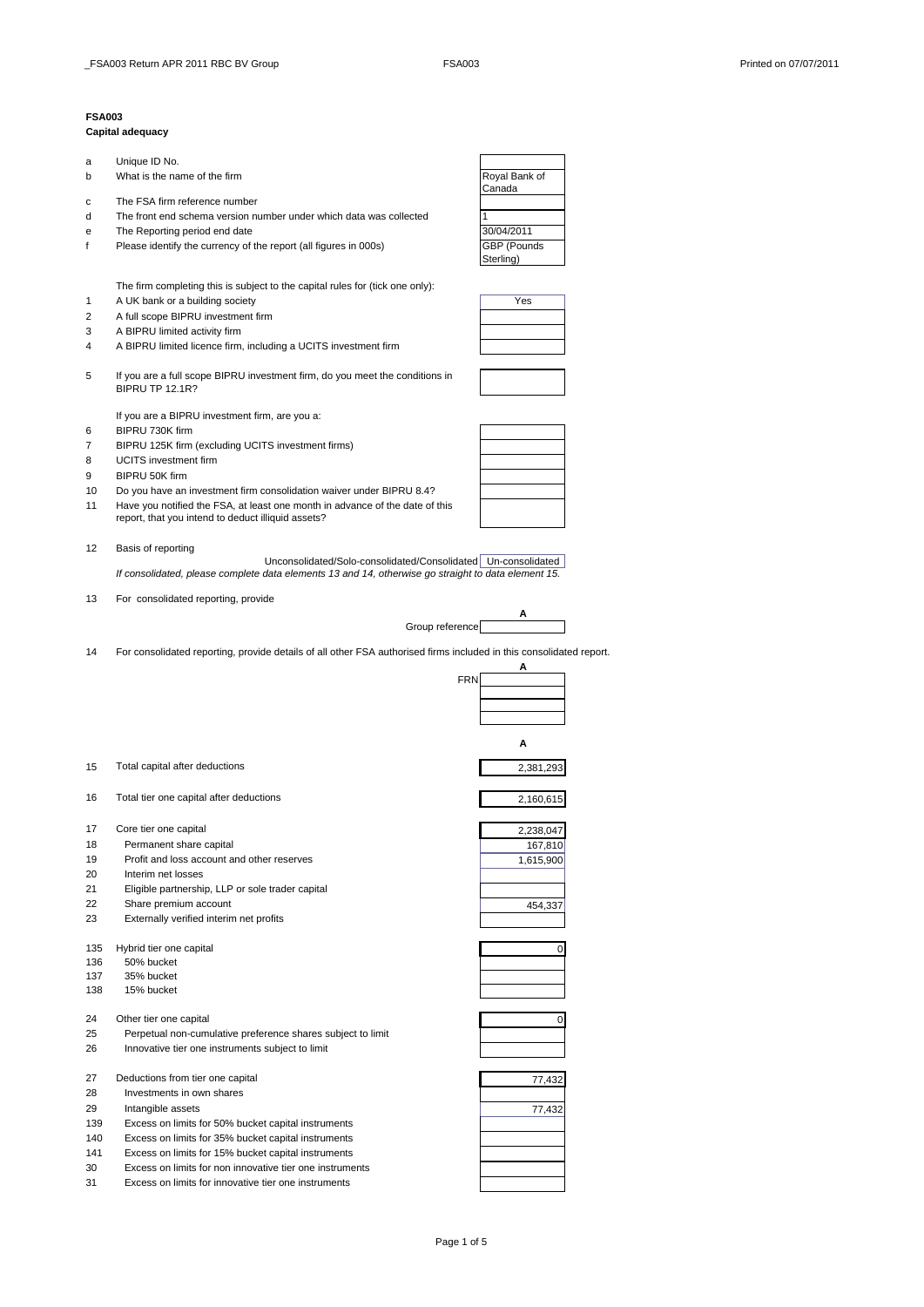- 32 Excess of drawings over profits for partnerships, LLPs or sole traders 33 Net losses on equities held in the available-for-sale financial asset category
- 34 Material holdings
- 35 Total tier two capital after deductions 245,951

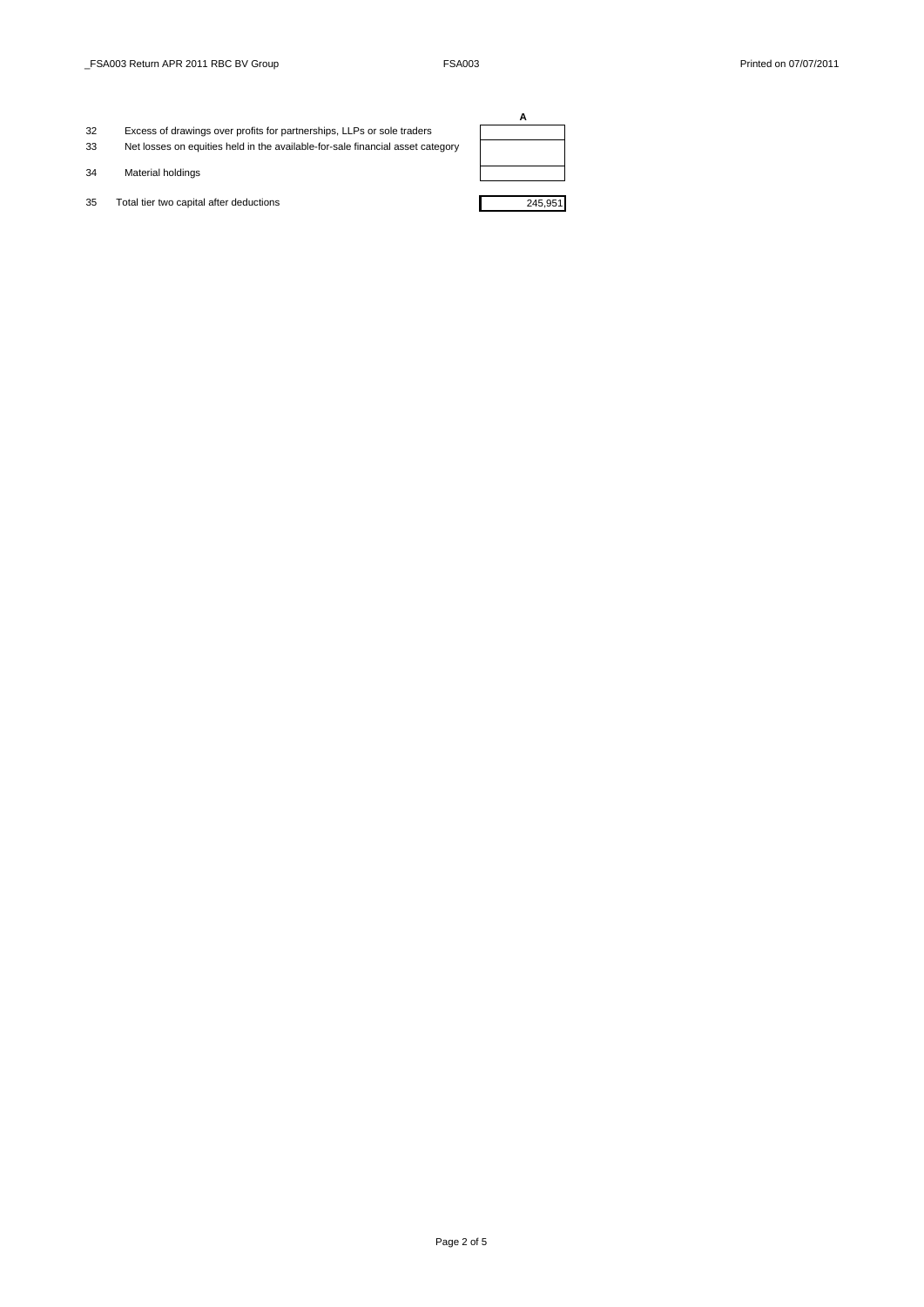|    |                                                                                    | Α              |
|----|------------------------------------------------------------------------------------|----------------|
| 36 | Upper tier two capital                                                             | 0              |
| 37 | Excess on limits for tier one capital transferred to upper tier two capital        |                |
| 38 | Upper tier two capital instruments                                                 |                |
| 39 | <b>Revaluation reserve</b>                                                         |                |
| 40 | General/collective provisions                                                      |                |
| 41 | Surplus provisions                                                                 |                |
|    |                                                                                    |                |
| 42 | Lower tier two capital                                                             | 245,951        |
| 43 | Lower tier two capital instruments                                                 | 245,951        |
| 44 | Excess on limits for lower tier two capital                                        | 0              |
|    |                                                                                    |                |
| 45 | Deductions from tier two capital                                                   | 0              |
| 46 | Excess on limits for tier two capital                                              |                |
| 47 | Other deductions from tier two capital                                             |                |
|    |                                                                                    |                |
| 48 | Deductions from total of tiers one and two capital                                 | 25,273         |
| 49 | Material holdings                                                                  |                |
| 50 | Expected loss amounts and other negative amounts                                   |                |
| 51 | Securitisation positions                                                           |                |
| 52 | Qualifying holdings                                                                |                |
| 53 | <b>Contingent liabilities</b>                                                      |                |
| 54 | Reciprocal cross-holdings                                                          |                |
| 55 | Investments that are not material holdings or qualifying holdings                  | 25,273         |
| 56 | Connected lending of a capital nature                                              |                |
|    |                                                                                    |                |
| 57 | Total tier one capital plus tier two capital after deductions                      | 2,381,293      |
|    |                                                                                    |                |
| 58 | Total tier three capital                                                           | 0              |
| 59 | Excess on limits for total tier two capital transferred to tier three capital      | 0              |
| 60 | Short term subordinated debt                                                       |                |
| 61 | Net interim trading book profit and loss                                           | 0              |
| 62 | Excess on limit for tier three capital                                             |                |
|    |                                                                                    |                |
| 63 | Unused but eligible tier three capital (memo)                                      | 0              |
|    |                                                                                    |                |
| 64 | Total capital before deductions                                                    | 2,381,293      |
|    |                                                                                    |                |
| 65 | Deductions from total capital                                                      | 0              |
| 66 | Excess trading book position                                                       |                |
| 67 | <b>Illiquid assets</b>                                                             |                |
| 68 | Free deliveries                                                                    |                |
|    |                                                                                    |                |
| 69 | Base capital resources requirement                                                 | $\overline{0}$ |
|    |                                                                                    |                |
| 70 | Total variable capital requirement                                                 | 706,656        |
| 71 | Variable capital requirement for UK banks and building societies                   | 706,656        |
| 72 | Variable capital requirement for full scope BIPRU investment firms                 |                |
| 73 | Variable capital requirement for BIPRU limited activity firms                      |                |
| 74 | Variable capital requirement for BIPRU limited licence firms                       |                |
| 75 | Variable capital requirement for UCITS investment firms                            |                |
|    |                                                                                    |                |
| 76 | Variable capital requirements to be met from tier one and tier two capital         | 494,236        |
|    |                                                                                    |                |
| 77 | Total credit risk capital component                                                | 223,628        |
|    | Credit risk for firms not calculated under BIPRU 3 or 4 for UK consolidation group |                |
| 78 | reporting                                                                          |                |
| 79 | Credit risk capital requirements under the standardised approach                   | 223,628        |
| 80 | Credit risk capital requirements under the IRB approach                            |                |
| 81 | Under foundation IRB approach                                                      |                |
| 82 | Retail IRB                                                                         |                |
| 83 | Under advanced IRB approach                                                        |                |
| 84 | Other IRB exposures classes                                                        |                |
|    |                                                                                    |                |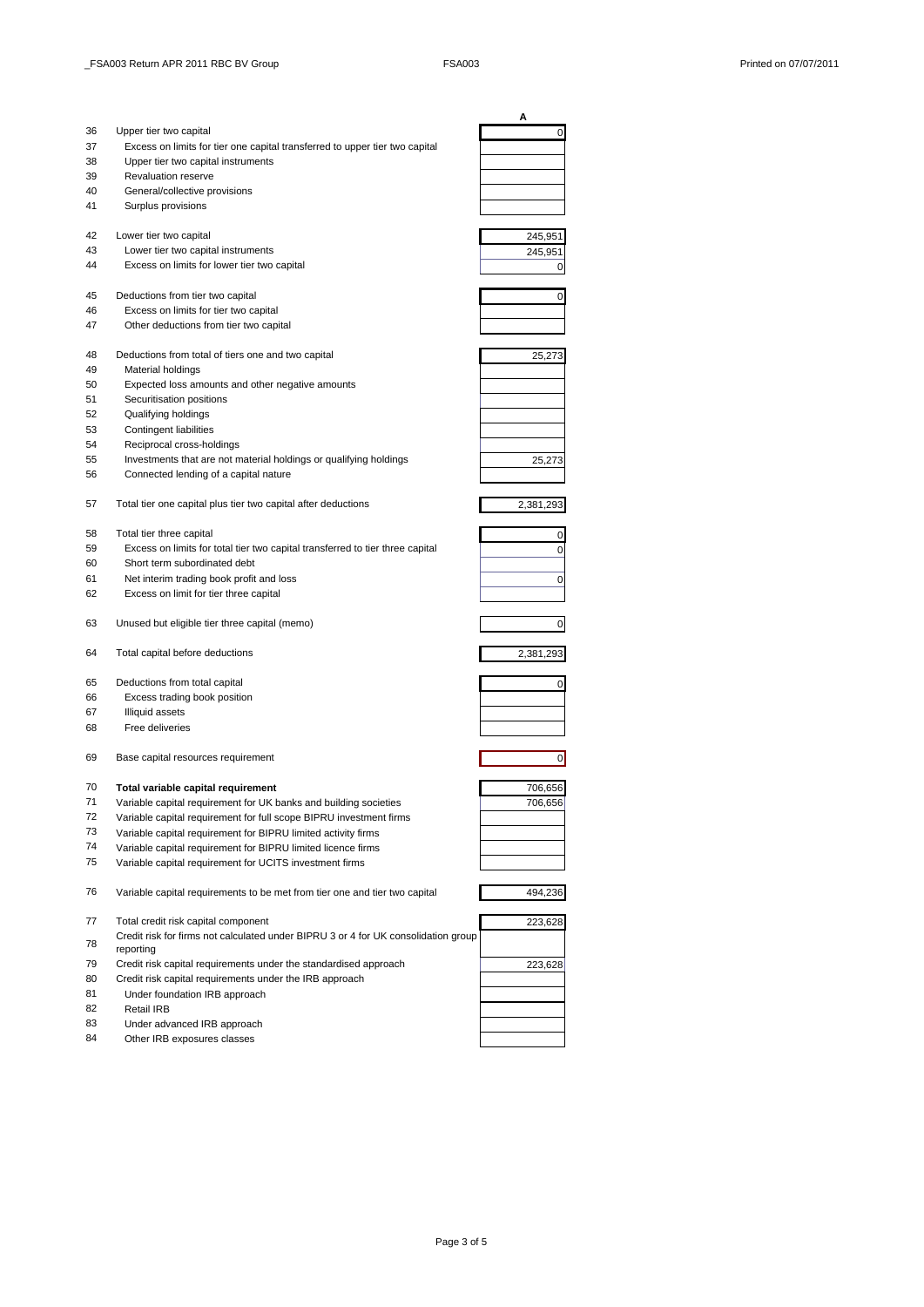|            |                                                                                          | Α         |
|------------|------------------------------------------------------------------------------------------|-----------|
| 85         | Total operational risk capital requirement                                               | 98,322    |
| 86         | Operational risk for firms not calculated under BIPRU 6 for UK consolidation             |           |
| 87         | group reporting<br>Operational risk basic indicator approach                             | 98,322    |
| 88         | Operational risk standardised/alternative standardised approaches                        |           |
| 89         | Operational risk advanced measurement approaches                                         |           |
|            |                                                                                          |           |
| 90         | Reduction in operational risk capital requirement under BIPRU TP 12.1                    |           |
| 91         | Counterparty risk capital component                                                      | 172,286   |
| 92         | Capital requirements for which tier three capital may be used                            | 212,420   |
| 93         | Total market risk capital requirement                                                    | 212,420   |
|            | Market risk capital requirement for firms not calculated under BIPRU 7 for UK            |           |
| 94         | consolidation group reporting                                                            |           |
| 95         | Position, foreign exchange and commodity risks under standardised approaches<br>(TSA)    | 212,420   |
| 96         | Interest rate PRR                                                                        | 206,863   |
| 97         | <b>Equity PRR</b>                                                                        | 595       |
| 98         | <b>Commodity PRR</b>                                                                     | 1.841     |
| 99         | Foreign currency PRR                                                                     | 3,012     |
| 100        | CIU PRR                                                                                  | 109       |
| 101        | Other PRR                                                                                |           |
| 102        | Position, foreign exchange and commodity risks under internal models (IM)                |           |
| 103        | Concentration risk capital component                                                     | 0         |
|            |                                                                                          |           |
| 104        | Fixed overhead requirement                                                               |           |
| 105        | Capital resources requirement arising from capital floors                                |           |
| 106        | Surplus (+) / Deficit (-) of own funds                                                   | 1,674,637 |
| 107        | Solvency ratio (%)                                                                       | 336.98    |
| 108        | Individual Capital Guidance - total capital resources                                    |           |
| 109        | Individual Capital Guidance - general purpose capital                                    |           |
| 142        | Capital Planning Buffer                                                                  |           |
| 143<br>110 | Draw down of Capital Planning Buffer<br>Surplus/(deficit) total capital over ICG         |           |
| 111        | Surplus/(deficit) general purposes capital over ICG                                      |           |
| 144        | Surplus/(deficit) total capital over ICG and Capital Planning Buffer                     |           |
| 145        | Surplus/(deficit) general purposes capital over ICG and Capital Planning Buffer          |           |
|            | <b>MEMORANDUM ITEMS</b>                                                                  |           |
| 112        | Value of portfolio under management - UCITS investment firms                             |           |
|            | <b>Prudential filters</b>                                                                |           |
| 113        | Unrealised gains on available-for-sale assets                                            |           |
| 114        | Unrealised gains (losses) on investment properties                                       |           |
| 115        | Unrealised gains (losses) on land and buildings                                          |           |
| 116        | Unrealised gains (losses) on debt instruments held in the available for sale<br>category |           |
| 117        | Unrealised gains (losses) on cash flow hedges of financial instruments                   |           |
| 118        | Unrealised gains (losses) on fair value financial liabilities                            |           |
| 119        | Defined benefit asset (liability)                                                        |           |
| 120        | Deficit reduction amount if used                                                         |           |
| 121        | Deferred acquisition costs (deferred income) (DACs/DIRs)                                 |           |
|            | <b>Minority interests</b>                                                                |           |
| 122        | Minority interests included within capital resources                                     |           |
| 123        | of which: innovative tier one instruments                                                |           |
|            | <b>Profits</b>                                                                           |           |
| 124        | Profits not externally verified at the reporting date but subsequently verified          |           |
| 125        | Total capital after deductions after profits have been externally verified               |           |

## **Allocation of deductions between tier one and two capital** 126 Material insurance holdings excluded from allocation

- 127 Allocated to tier one capital
- 128 Allocated to tier two capital 0





Page 4 of 5